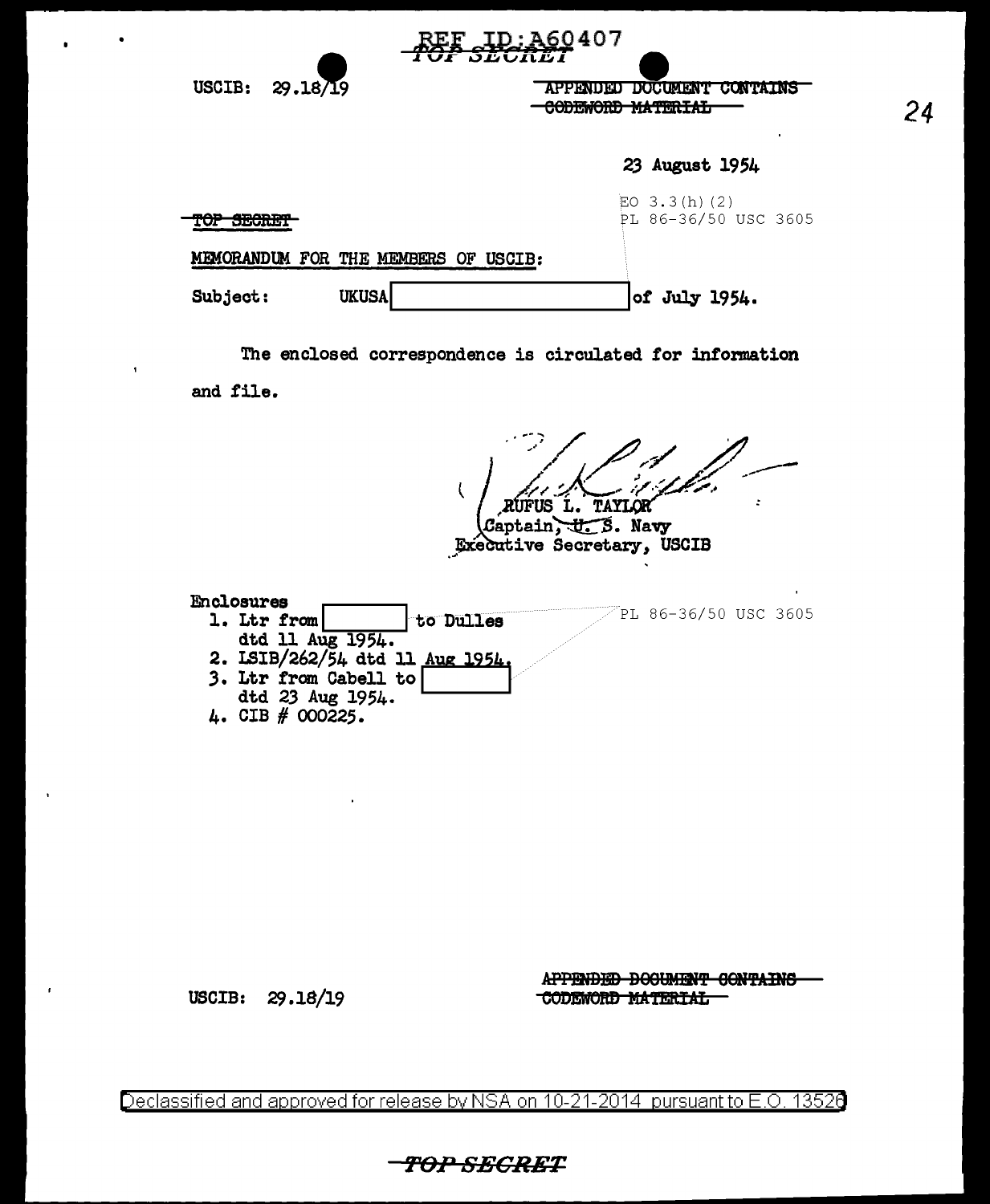**TOEBECREX60407** 

### LONDON

11th August, 1954

·,

TOP SECRET  $\sqrt{EQ}$  3.3(h)(2)

 $R_L$  86-36/50 USC 3605

Dear Dulles,

You will have hTam that/the L.s.:t.B. hfs approved the Report of the recent agreements reached by the Conference are entirely satisfactory, and I hope you will feel the same.

I am grateful tor the understanding which was shown by the U.S. Delegation of the vital U.K. interests wh1ch were at stake and for the concession which they were prepared to make to rrotect thos,/interests. Ou.• r mutual·. COJDint arrange- ments in\_ \_are now more firmly based than they have ever been before, and I look forward to the time when we may reach similar understandings about our in those countries.

I have been told of the very great contribution to the auccess *ot* the Conference which was made by Park Armstrong and I would be grateful it 7ou would pass on my thanks to him.

|                          | Yours very sincerely, |  |  |
|--------------------------|-----------------------|--|--|
| $\overline{\phantom{a}}$ |                       |  |  |

(Signed)

PL 86-36/50 USC 3605

Allen Dulles, Esq.

| Enclosure 1 with |  |  |
|------------------|--|--|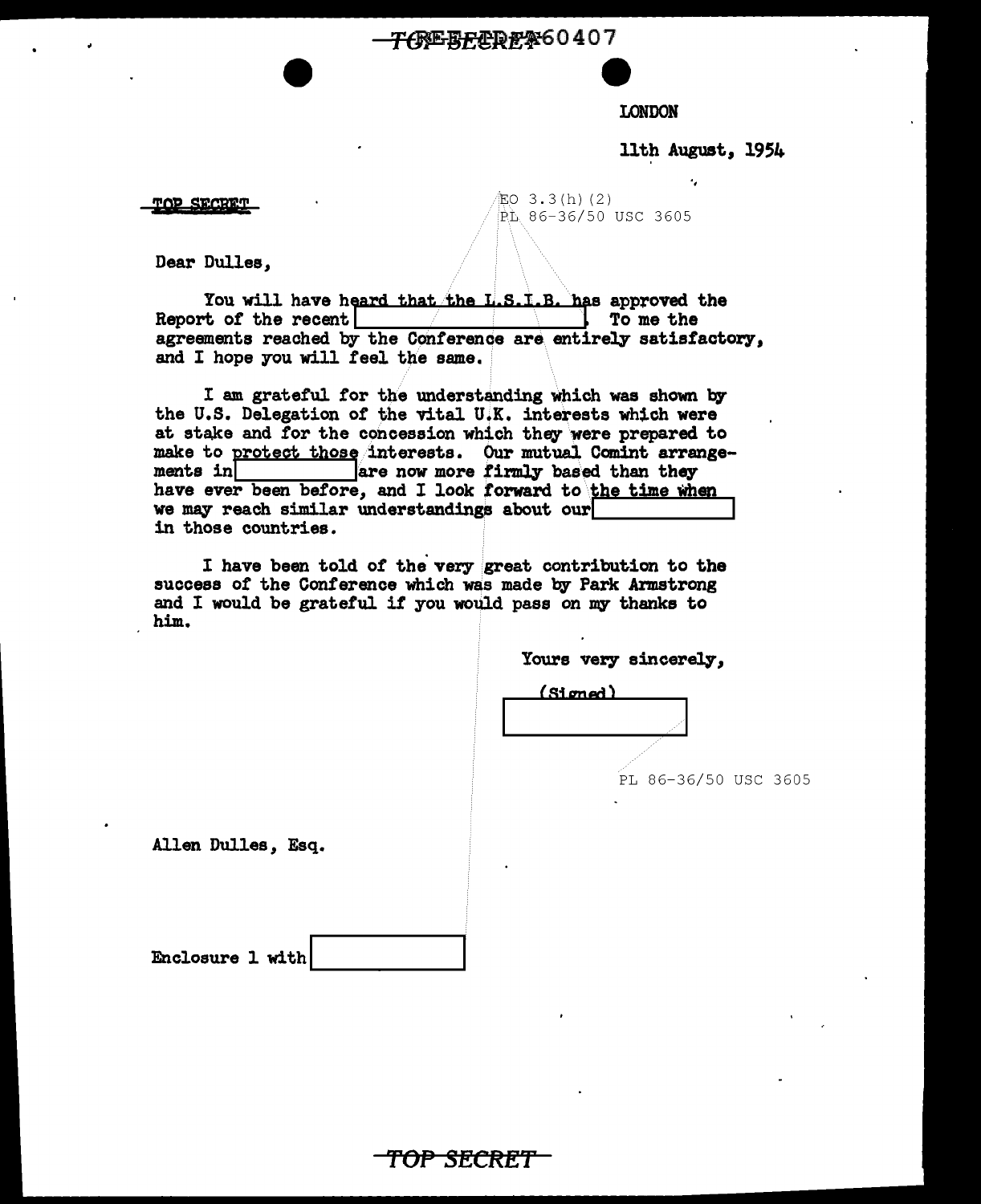GOVERNMENT COMMUNICATIONS HEADQUARTERS. OAKLEY, CHELTENHAM, GLOS.

ISIB/262/54

<del>\$<sup>ECRET</sup>60407</del>

11th August, 1954.

(b)  $(3) - 50$  USC 3024(i) <del>op segnet</del> PL 86-36/50 USC 3605 **Executive Secretary,** United States Communications Intelligence Board. I have pleasure in informing you that the London Signal Intelligence Board has approved the Report of the U.S.C.I.B./L.S.I.B. Conference on U.K./U.S. held in London in July 1954. Following upon my Board's approval of this Report, Director  $2.5$ G.C.H.Q. is writing to Director N.S.A. in connection with certain action arising therefrom, in particular in respect of which the U.K. would like to initiate without delay.

PL 86-36/50 USC 3605

Secretary, London Signal Intelligence Board.

(Signed)

'<del>OP SECRET</del>

Enclosure 2 with USCIB 29.18/19.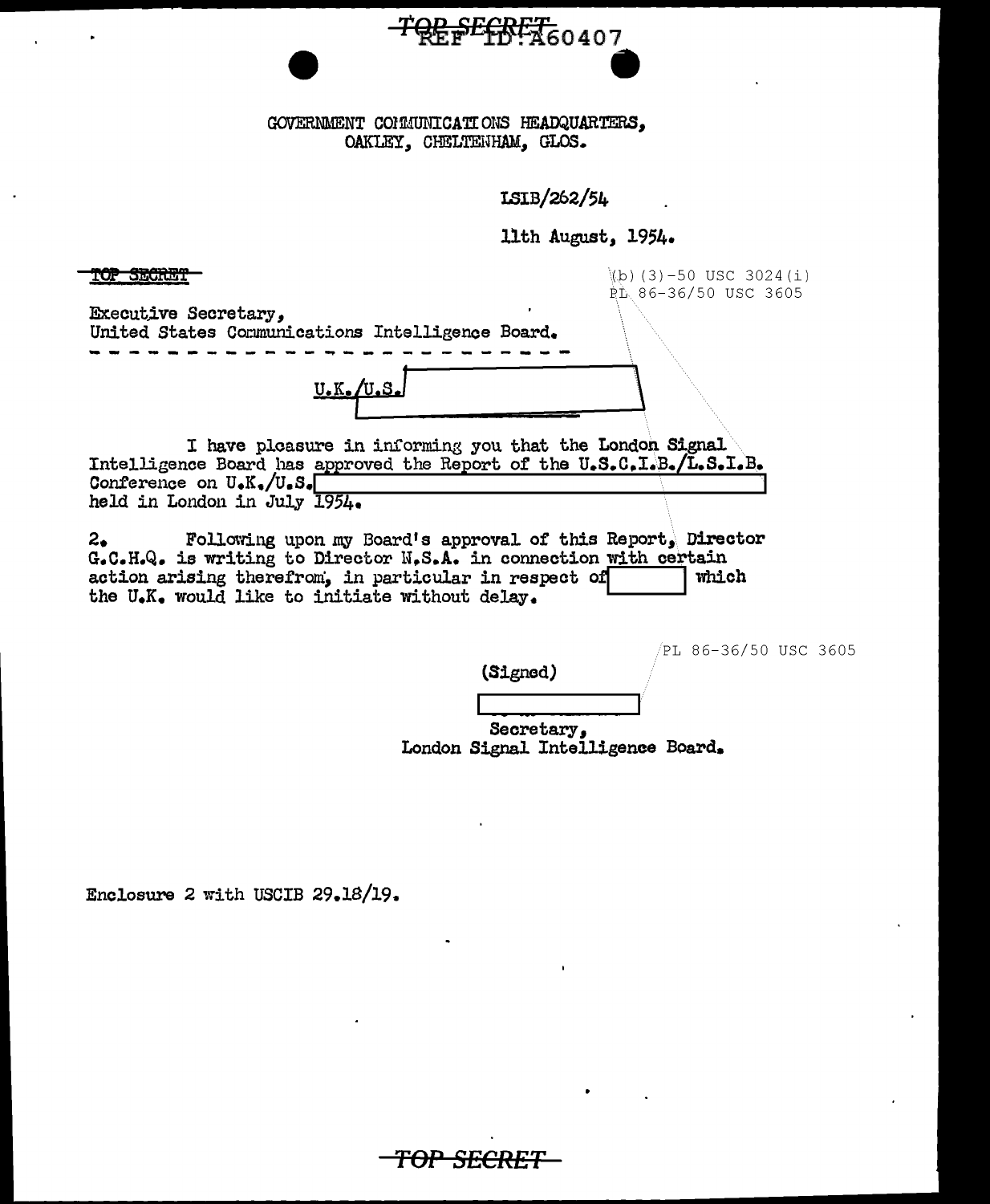# -REE REP-A60407 e

### CENTRAL INTELLIGENCE AGENCY WASHINGTON 25, D. C.

PL 86-36/50 USC 3605

23 August 1954

|                          | $f$ , K.C.M.G., O.B.E. |
|--------------------------|------------------------|
| Chairman,<br><b>LSIB</b> |                        |
| My dear                  |                        |

**SECRET** 

In the absence of the Director it is my pleasure to acknowledge receipt *ot* your personal letter to him of August 11, expressing your satisfaction with the results of the recent conference.

We in this Agency, as well as in our capacity as members of the USCIB community, are heartily in accord as to the desirability *ot* continued cooperation in all appropriate fields.

I shall with pleasure convey your message of appreciation to Mr. Armstrong.

SECRET

Sincerely,

(Signed) C. P. Cabell Lieutenant General, USAF Acting Director

Enclosure  $3$  with USCIB  $29.18/19$ .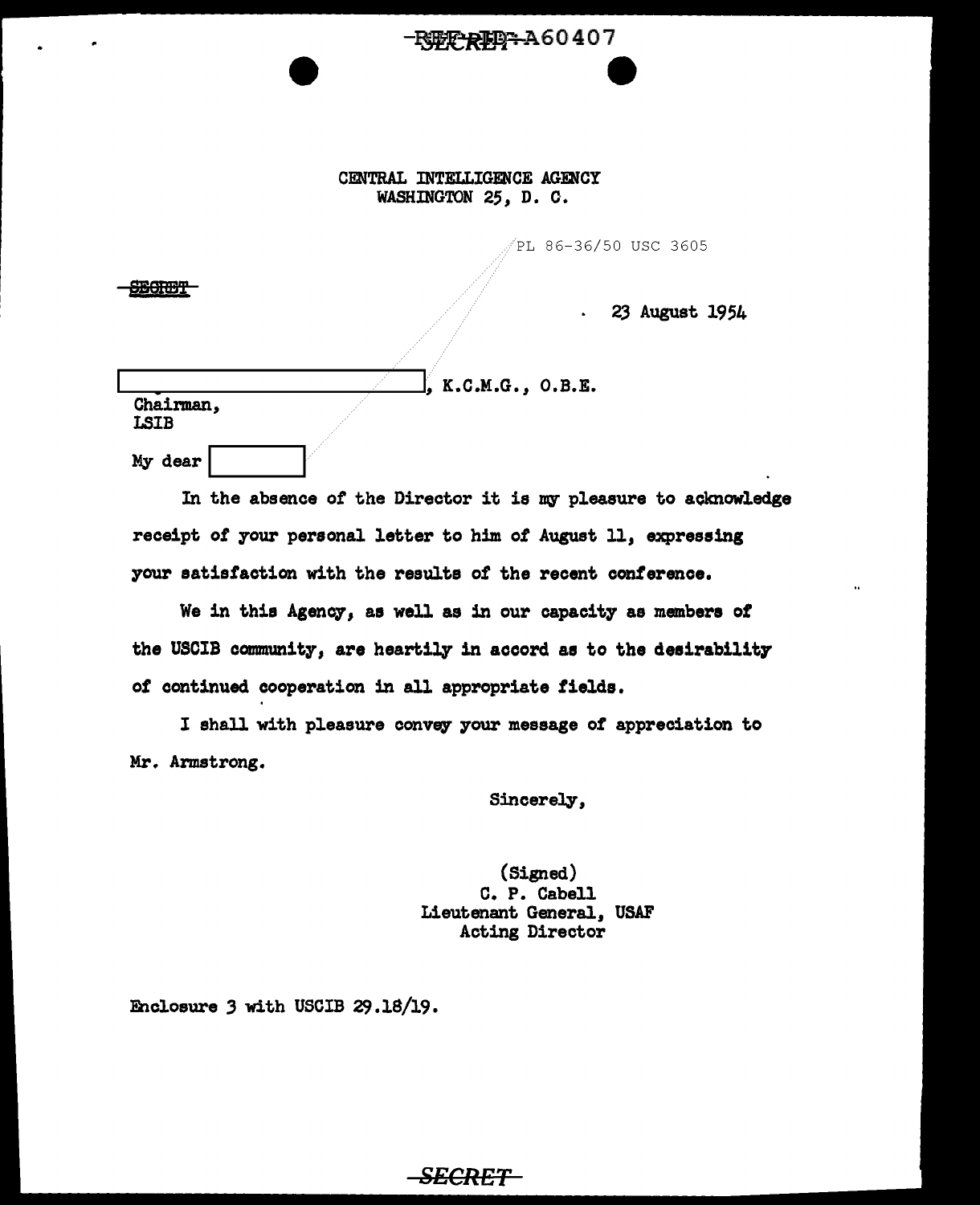

UNITED STATES COMMUNICATIONS INTELLIGENCE BOARD WASHINGTON 25, D. C. OFFICE OF THE CHAIRMAN

> CIB # 000225 20 August 1954

TOP SECRET FROTH-

 $EO 3.3(h) (2)$ P.L 86-36/50 USC 3605

MDIORANDUM. FOR THE SECRErARY, LSIB:

 $Sub.\, 1954. \quad \text{UKUSA}$ 

1. I have been directed to perform the pleasant task *ot* informing you that USCIB approved the recommendations of subject conference on l.3 August 1954 with certain minor amendments as noted \.below and which are in no wise considered to be an obstacle to implementation of the agreed arrangements.

2. The members of USCIB all expressed their sincere thanks tor the warm hospitality extended by your people to our delegation and were particularly gratified over the successful achievement of a mutually beneficial and highly satisfactory result.

3. In approving the Conference Report USCIB noted certain inadvertences which require correction. It is accordingly suggested that  $(1)$  a new subparagraph  $(g)$  as follows be inserted in paragraph 16 of the main report and the remaining subparagraphs re-lettered accordingly:

and (2) that a new subparagraph (c) as follows be inserted in paragraph 13 of TAB B, the remaining subparagraphs being re-lettered accordingly:

4. In order to make sure that those provisions of the existing Appendix P to the UKUSA Agreement which may still be applicable to these new arrangements are not inadvertently superseded, USCIB would be grateful if your Board would accept the insertion of an additional phrase in paragraph 19 of the main report to have it read as follows:

> "It is agreed that the arrangements set forth in the present report supersede the provisions of Section I of Appendix P to the UKUSA Agreement wherever in conflict therewith with respect to

5. In addition to the above USCIB understands that one or two typographical errors have been noted and will be corrected in due course by other correspondence.

> (SIGNED) RUFUS L. TAYLOR Captain, U. s. Navy Executive Secretary, USCIB

Enclosure  $4$  with USCIB  $29.18/19$ .

# TOP SECRET FROTH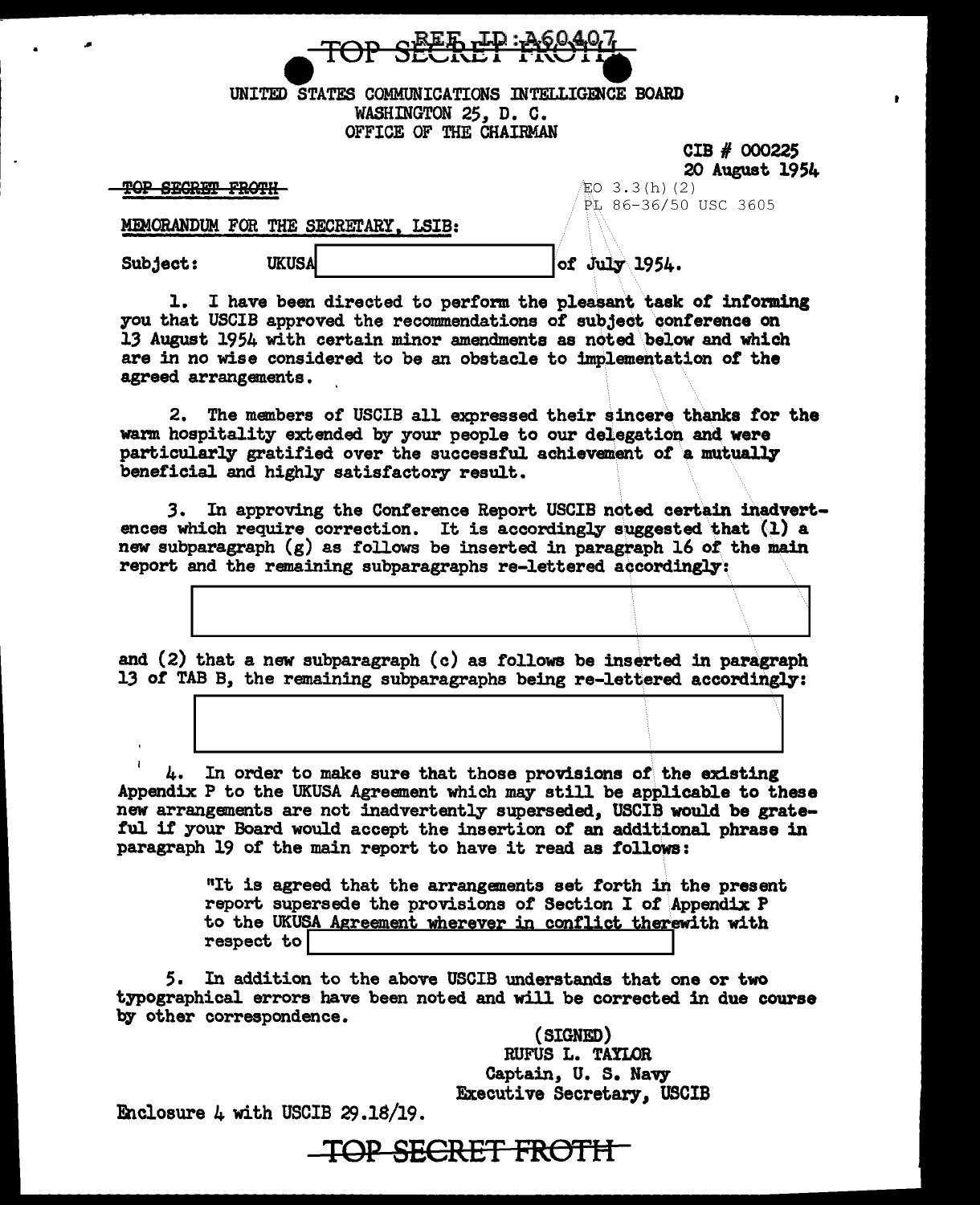<u>ID:460407</u><br>ET FROTH

<del>SEGRET FROTH - U.S. EYES ONLY</del>

**魢O 3.3(h) (2)** PL 86-36/50 USC 3605

FINAL

### **SUBJECT NUMBER**

USCIB: 29.18/18 Item 2 of the Agenda for the 105th Meeting of USCIB. held on 13 August 1954.

Consideration of the Renort of the UKUSA Conference Subject: | Held 12-21 July on I 1954 (USCIB 29.18/16).

The ACTING CHAIRMAN invited Mr. Armstrong to speak on the subject of the Conference Report.

MR. ARMSTRONG briefly reviewed the background and conduct of the Conference. He indicated that at first the U.S. and U.K. positions seemed somewhat apart but that as a result of a good deal of give and take in which the U.S. Delegation found it possible to maintain the position given it by the Board, a mutually satisfactory agreement was reached. He stated that while the papers had been gone over in minute detail there remained at least one inadvertent omission and a few typographical errors. The omission, he pointed out, was the failure to include under paragraph 16, covering a provision for UKUSA exchange such as had been included as paragraph 15  $(g)$ , covering which reads as follows:

Mr. Armstrong assured the Board that he and his delegation are convinced that this omission was not intentional. He added that he has been informed that ISIB approval of the Conference Report has already been obtained. He complimented his delegation on their competence and industry stating that no Chairman of a U.S. Delegation has ever been better served. He referred to the recommendations of the Executive Secretary, USCIB as contained in USCIB 29.18/16 in which connection he pointed out that, while these recommendations appear to be within the purpose and intent of the Report and he would offer no objection to their inclusion, the U.K. plans in September and therefore the U.K. is quite anxious an approach to to obtain early USCIB approval of the Conference Report. Thus, the recommendations of the Executive Secretary, if adopted, should be included in such a way as to not unduly delay official USCIB approval of the Report. He concluded by recommending that USCIB accept the Conference Report subject to the above-mentioned amendment to paragraph 16 and necessary correction of typographical errors.

The ACTING CHAIRMAN thanked Mr. Armstrong and opened the Report for discussion.

 $USCB: 29.18/18$ 

 $-4-$ 

# **TOP SECRET FROTH-**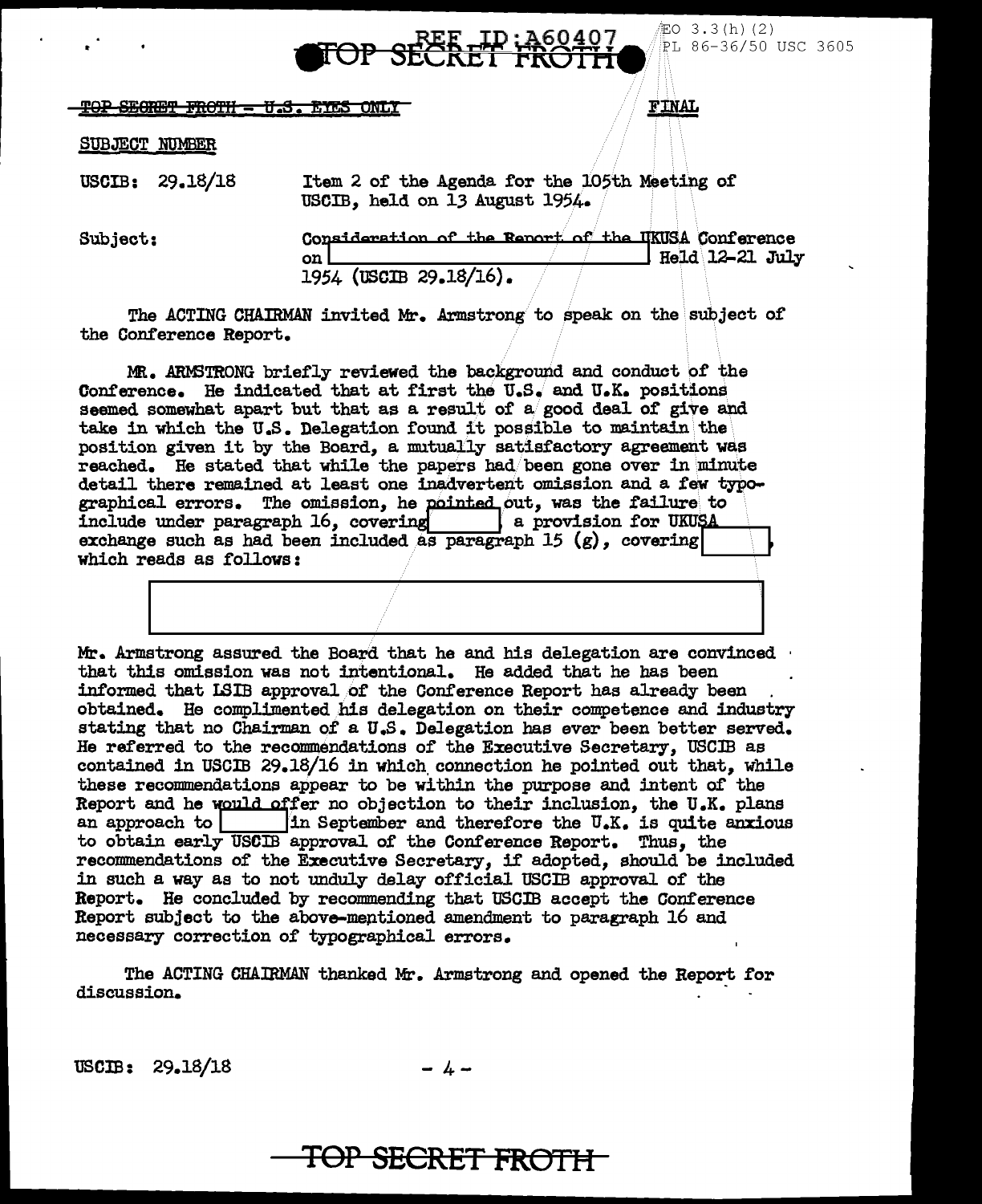

<u> TOP SECRET FROTH - U.S. EYES ONLY-</u>

 $EO$  3.3 $(h)$  (2)  $PL 86-36/50$  USC 3605

U3CIB: 29.18/18

In the ensuing discussion it was agreed that a new subparagraph 16 (g) as follows should be inserted and the remaining subparagraphs of paragraph 16 re-lettered accordingly:

GENERAL CANINE pointed out an omission concerning radio\printer in paragraph 13 (b) of TAB B and drew attention to the typographical errors in the summary *ot* positions wherein the increase should be "9" instead of "19" and the "estimated current total" should have been indicated as D65" instead *ot* "55<sup>11</sup> • •

It was agreed that a new subparagraph  $13$  (c) as follows should be included and the remaining subparagraphs of paragraph 13 of TAB B re-lettered accordingly,

The ACTING CHAIRMAN re£erred to the recommendation of the Executive Secretary to the effect that the Conference Report might better be considered an Annexure to Appendix  $n_{\text{P}}$  in extension thereof and suggested a modification to make it clear that only those portions of the Conference Report that might be in conflict with Appendix  $P$ " are being superseded.

MR. ARMSTRONG stated that this was the intent of the Conference.

GENERAL CANINE expressed the view that the Conference Report does<br>ace Appendix "P" insofar as the  $\vert$ replace Appendix  $P$ " insofar as the

The ACTING CHAIRMAN agreed that this would be true unless some amendment is made.

GENERAL CANINE indicated his impression that replacement of Appendix "P" was intended by the Board.

The ACTING CHAIRMAN stated his understanding that Appendix "P" still has application. He expressed the view that applicable portions *ot* it should not be discarded while at the same time conflicts between Appendix "P" and the Conference Report should be eliminated.

MR. ARMSTRONG suggested that the phrase "wherever in conflict therewith" appropriately inserted in paragraph 19 *ot* the Conference Report wuld serve the purpose.

TOP SECRET FROTH

tBOIB: 29.18/18 - *5* -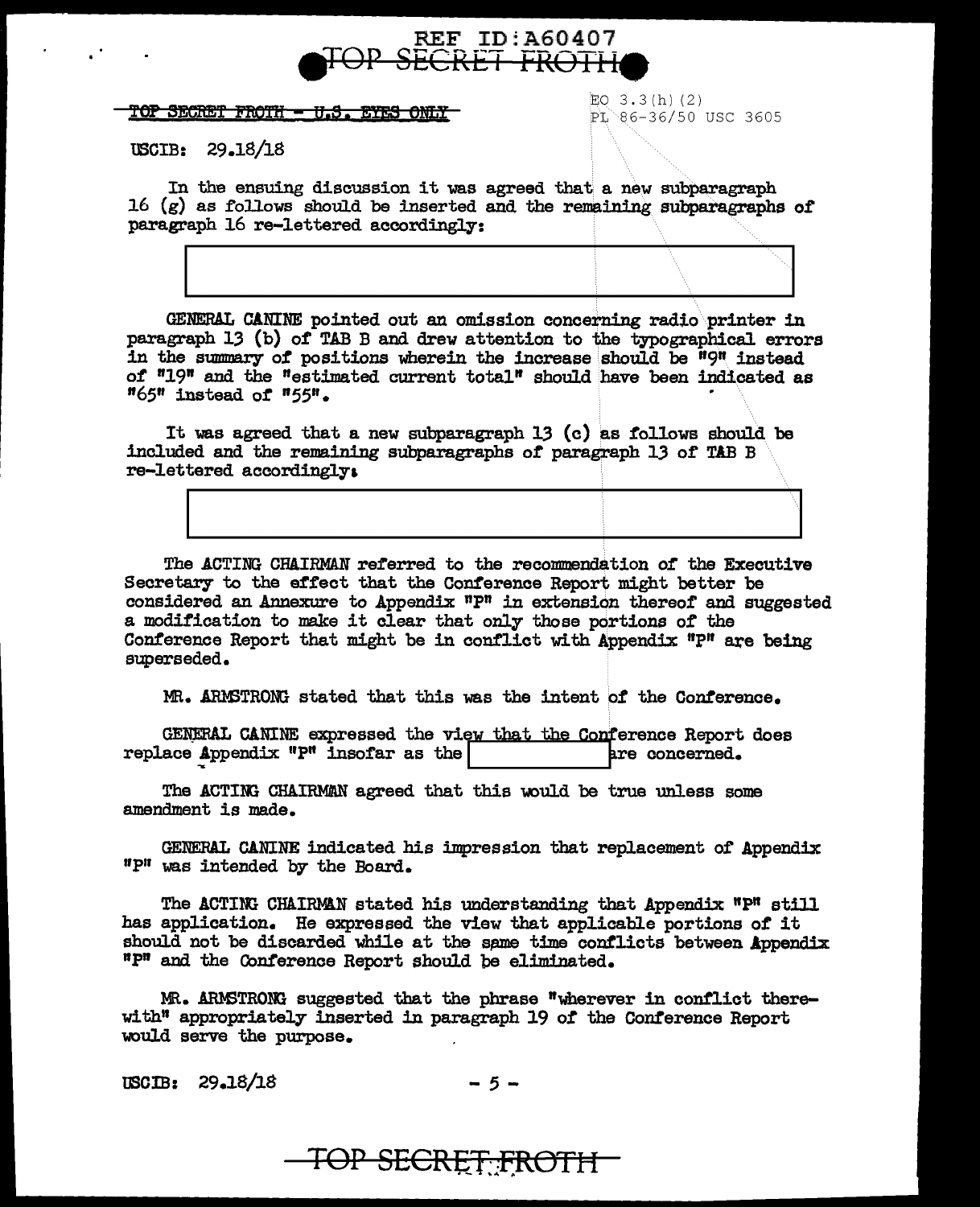

#### <u>TOP SEGRET FROTH - U.S. EYES ONLY</u>

 $EO$  3.3 $(h)$  (2) PL 86-36/50 USC 3605

lBCIB: 29.18/18

CAPTAIN TAYLOR explained that the purpose of his amendment is to preserve the principles sot forth in Appendix  $P^{\text{H}}$  so that oversights that might be discovered later could be interpreted in the light of those principles. He also drew attention to the fact that the Conference Report itsell' in one place includes the application or paragraph *5 ot*  Appendix  $n_{\text{P}}$  to describe certain exchanges with Denmark (paragraph 17 (b) of the Conference Report).

GENERAL CANINE expressed complete disagreement with the view expressed by the Executive/Secretary and stated his understanding that it was precisely because Appendix  $n$ <sup>n</sup> wouldn't cover the arrangements desired for  $n$  that the Conference was called.

The ACTING' CHAIRMAN asked it General Canine would accept the insertion or the clause "wherever in contlict therewith" in paragraph 19 or the Conterence Report.

GENERAL CANINE stated he would have no objection to that.

CAPTAIN TAYLOR expressed the view that such a phrase would serve the purpose.

GENERAL CANINE asked if the Board realizes that it is going way beyond Appendix  $n_p$ .

The ACTING CHAIRMAN indicated that the Board is aware of that fact.

CAPTAIN TAYLOR indicated that his amendments were not submitted with the idea of holding up approval of the Report but rather to avoid future misunderstandings. In particular, he pointed out that misunderstandings with the U.K. on physical and personnel security standards have occurred in the past even though the two Boards agreed in principle.<br>He stated that in interpreting UKUSA standards to the stated latill He stated that in interpreting UKUSA standards to the  $\Box$ further U.K. variations are likely to occur. He suggested, therefore, that a set of standards based on the "Principles for the Handling of  $1\text{Y}$ <sup>17</sup> be agreed with the U.K. in advance.

m. GODEL stated that he had understood this to be within the terms already agreed by the Conference.

MR. ARM3TRONG indicated that while no specific rules had been written it had been agreed in principle. He added that if specific agreement were made a condition precedent to acceptance of the Conference Report, contemplated implementation would be unduly delayed. He sug-<br>gested that this matter be left to the discretion of the Director, National Security Agency to raise at an opportune time with the Director, GCHQ.

 $\text{USCIB:} \quad 29.18/18 \quad -6 -$ 

## **TOP, SECRET: FROTH**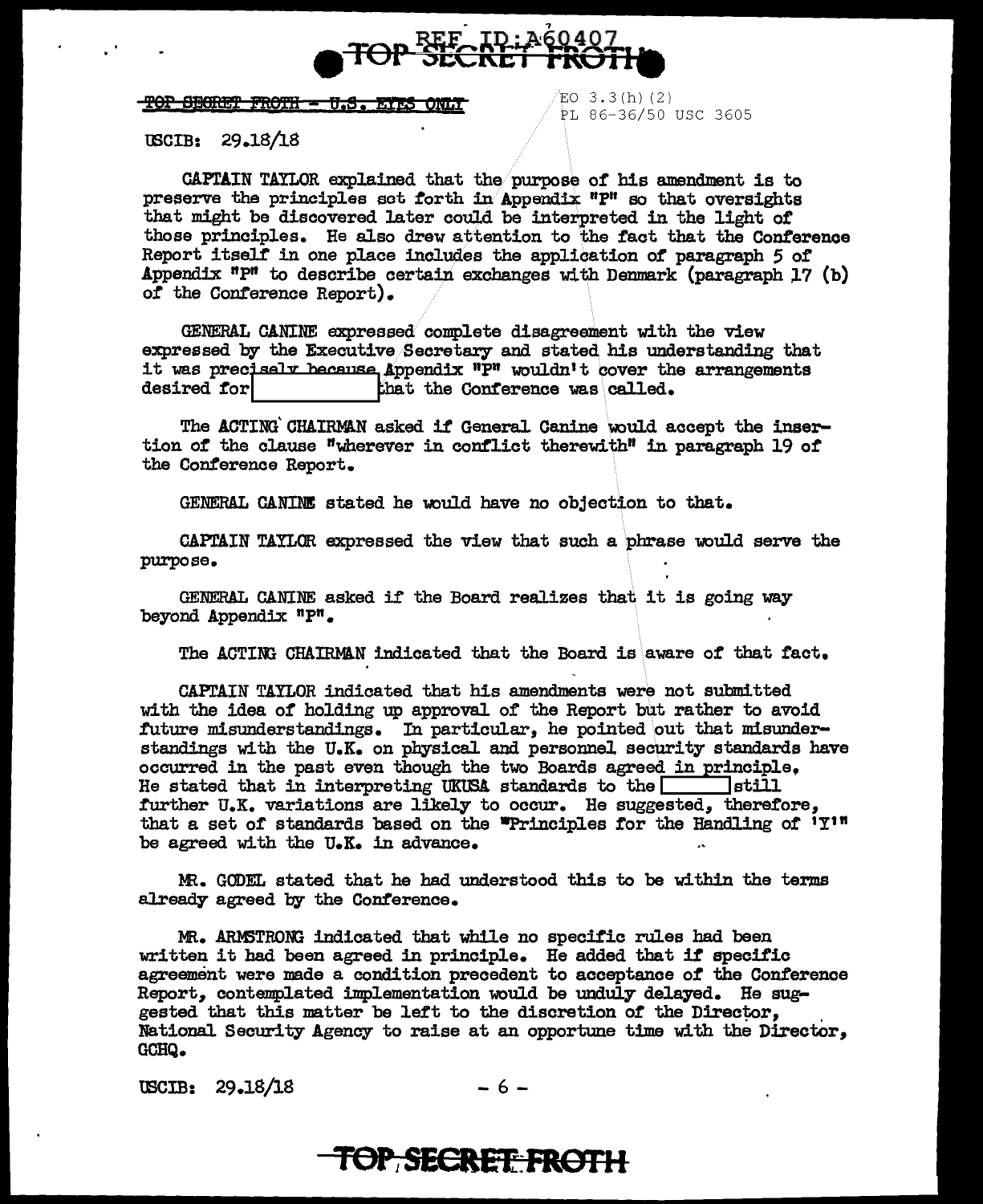### **REF ID:A60407** <del>OP SECRET FROTH</del>

### **TOP SECRET FROTH - U.S. EYES ONLY**

USCIB: 29.18/18

 $\ddot{\phantom{a}}$ 

The ACTING CHAIRMAN summed up this discussion by asking if it were the consensus of the Board that the matter of drawing up specific security standards be a supplementary action under the initiative of the Director. National Security Agency and not a condition precedent to acceptance of the Report.

It was so agreed.

GENERAL CANINE moved for adoption of the Conference Report.

The motion was seconded by ADMIRAL ESPE and carried unanimously.

CAPTAIN TAYLOR asked that members take action to have the codeword removed.from the outer cover of the Conference Report.

The ACTING CHAIRMAN suggested that the matter of terms of reference for U.S. negotiations with Norway required consideration.

MR. SHELDON suggested that representatives of CIA and NSA undertake that task.

GENERAL CANINE agreed but suggested that a Department of State representative be included owing to the fact that State Department assistance in the political aspects will be required.

MR. ARNSTRONG suggested that it would not be desirable to prejudge the question of who actually handles negotiations and intimated that while State would be glad to sit in on the discussion of terms of reference it seemed more likely that the problem would mainly concern CIA and NSA.

The ACTING CHAIRMAN asked if it would be agreeable to form a committee composed of representatives of NSA, CIA and State to draw up terms of reference for negotiating with the state of to include a recommendation as to conduct of negotiations. He asked if any other member would desire representation.

GENERAL LEWIS indicated that the Air Force would like to be represented.

MR. ELLIS indicated that there would be no need for FBI representation.

MR. GODEL indicated that Defense has no requirement for representation and would like to have the committee limited to the three previously named by the Chairman. He suggested that State chair the committee.

USCIB: 29.18/18

 $-7-$ 

 $EO 3.3(h)(2)$ PL 86-36/50 USC 3605

TOP SECRET FROTH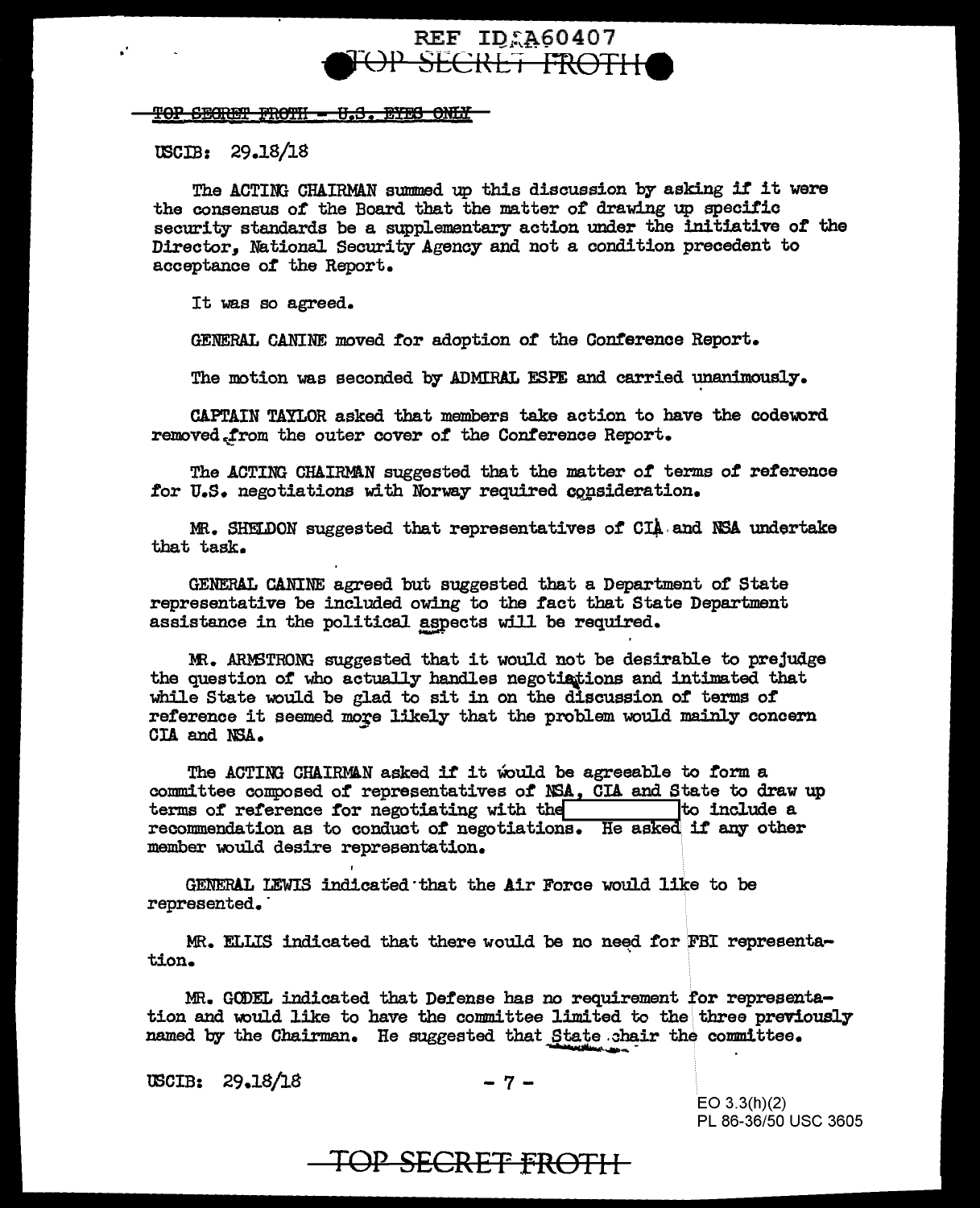

### TOP SEGRET FROTH - U.S. EYES ONLY

USCIB: 29.18/18

MR. ARMSTRONG suggested that a CIA or NSA chairman would be more appropriate.

The ACTING CHAIRMAN suggested that the NSA provide the chair.

GENERAL LEWIS reiterated the Air Force desire for representation and was joined by Admiral Espe and General Schow who also requested representation.<br>  $\angle$ EO 3.3(h)(2)<br>
PL 86-36/50 USC 3605

MR. GODEL withdrew his suggestion.

It was agreed that an ad hoc committee composed of representatives of Army, Navy, Air Force, State, CIA and NSA, chaired by NSA, would be established to draw up terms of reference for negotiating a new COMINT relationship with the state of the same of the contract of the COMINT relationship with  $\frac{1}{\sqrt{1}}$  it was also agreed that Defense new COMINT relationship with Table 1 and also agreed that Defense and FBI would be free to participate in the proceedings of the committee if they so desired.

MR. ARMSTRONG indicated he had further remarks with regard to the Conference. He reminded the Board that his delegation had been instructed not to arrive at any understandings in the field *ot* ELINI' and although the topic had been discussed by the  $U_\bullet X_\bullet$  at some length the U.S. delegation had rigorously adhered to its instructions. He drew the Board's attention to the fact that U.X. references to difficulties created by a separation between ELINT and COMINT in dealing with NATO powers and other European countries were in effect, indirect pleas for the U.S. to do something to organize itself to deal with ELINT and COMINT on a coordinated basis. He concluded by stating that the Board should know, as a matter or information, that pressure is rising in England and will probably arise in other NATO countries to deal with ELINT and COMINJ.' *1* if not on a unified basis *1* at least on a basis where the two can be brought under some coordination which will make it possible to obtain competent decisions quickly.

MR. GODEL stated that the matter is under active consideration *in* the Department of Defense with a view to making appropriate recommendations. An expression of views from the Joint Chiefs *or*  Staff is expected.

GENERAL CANINE moved that the Board go on record as thanking the U.S. Delegation and its Chairman for having brought back a so highly acceptable document.

The motion was carried unanimously.

 $USCIB: 29.18/18$  - 8 -

## TOP SECRET FROTH